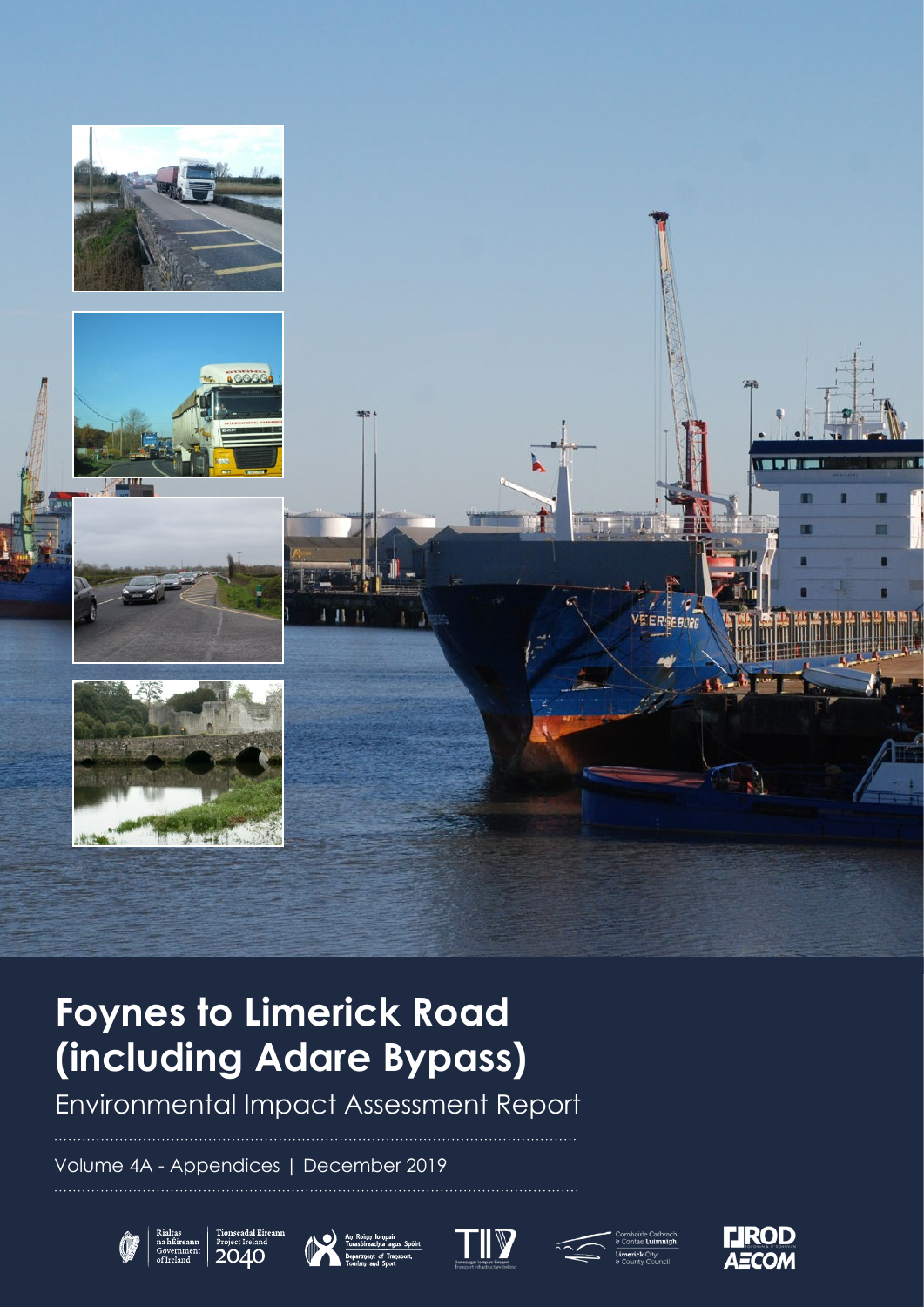### **List of Volumes comprising this Environmental Impact Assessment Report**

- **Volume 1 Non-Technical Summary**
- **Volume 2A Environmental Impact Assessment Report - Main Text**
- **Volume 3 Figures**
- **Volume 4 Appendices**
- **Volume 5 Photomontages**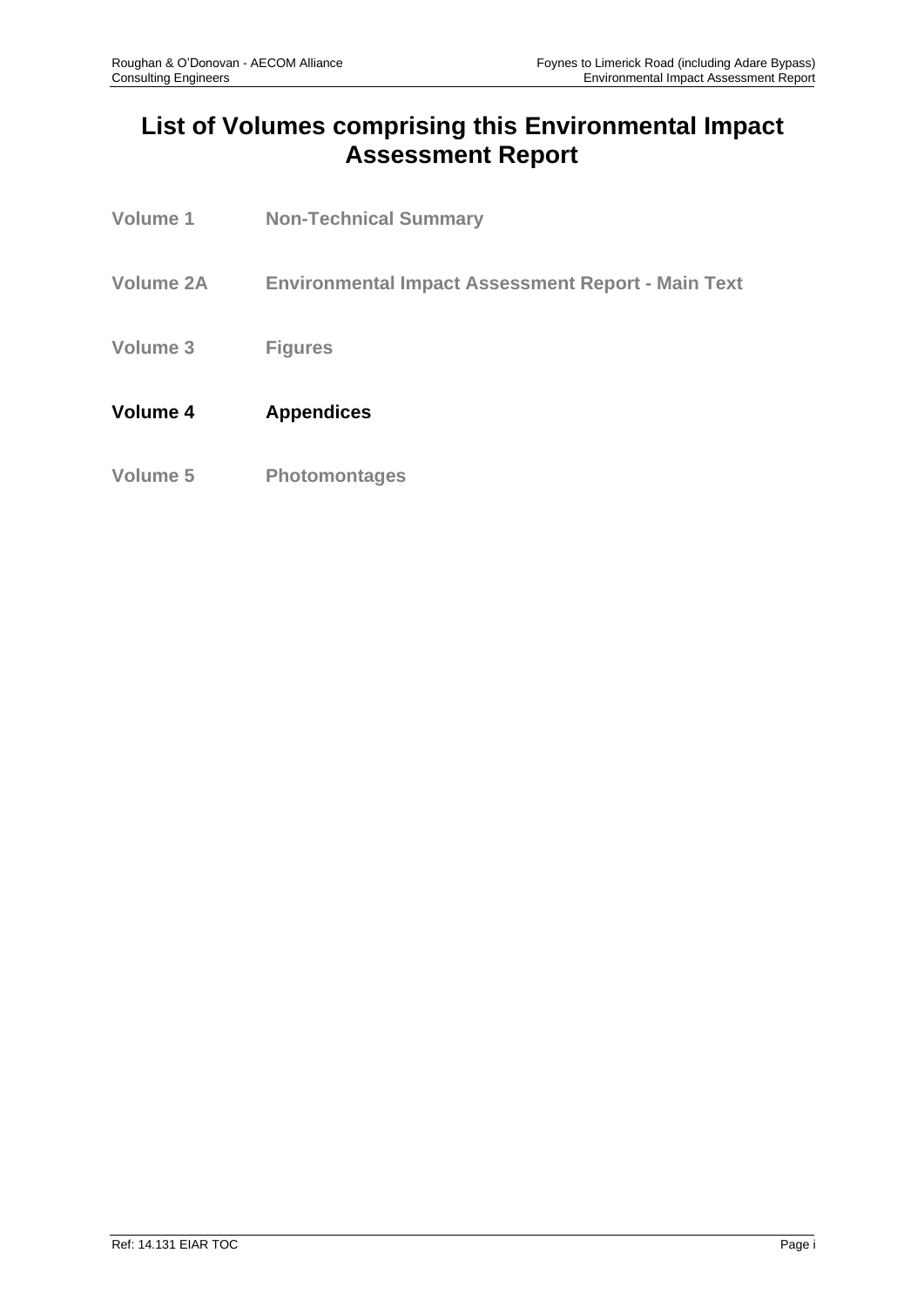## **Acknowledgements**

This Environmental Impact Assessment Report (EIAR) has been prepared with inputs from the following team members:

#### **Roughan & O'Donovan – AECOM Alliance**

Team Leaders, Report Authors and Development Designers

**Mid-West National Roads Design Office**

Overall Project Management

**AWN Consulting Ltd** Noise, Vibration, Air Quality and Climate

**EirEco Environmental Consultants Biodiversity** 

**Bat Eco Services Biodiversity** 

**BEC Environmental Biodiversity** 

**John Lusby Consulting Biodiversity** 

# **Roughan & O'Donovan – AECOM Alliance**

Soils, Geology, Hydrology and Hydrogeology

**Murray and Associates** The Landscape

**John Bligh & Associates** Material Assets and Land: Agriculture and Non-Agriculture

#### **Roughan & O'Donovan – AECOM Alliance** Population

**Corporate Health Ireland** Human Health

**Irish Archaeological Consultancy**  Archaeology, Architecture and Cultural Heritage